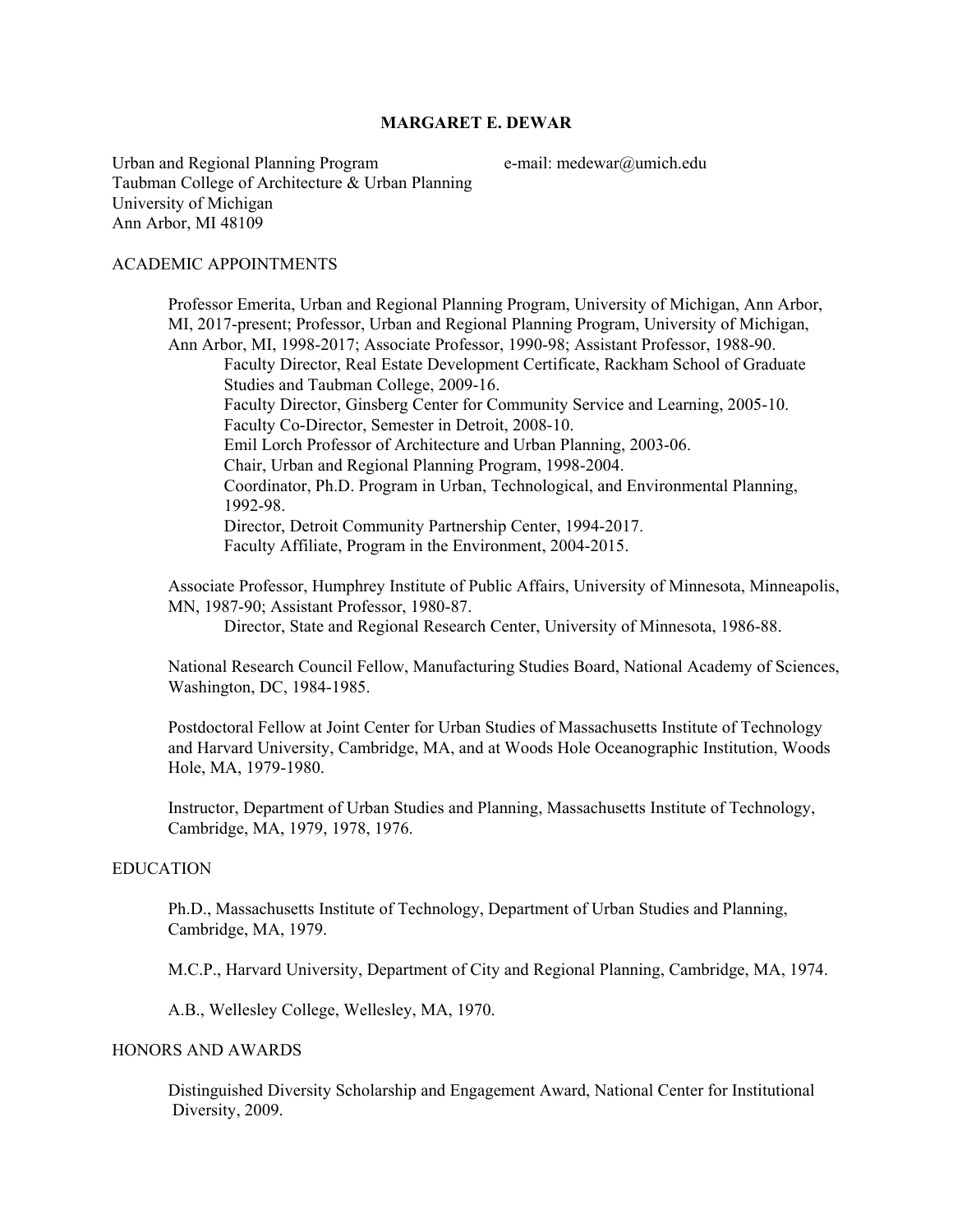Emil Lorch Chair in Architecture and Urban Planning, 2003-06. Most Valuable Planner, award for teaching from the students of the 2004 graduating class, Urban and Regional Planning Program, 2004. Faculty Service Award, Taubman College of Architecture and Urban Planning, 2003. Thomas Ehrlich Faculty Award for Service-Learning, Campus Compact, national finalist, 2000. Coca Cola Foundation Faculty Recognition Award, for involvement of undergraduates in research, 1999. Michigan Campus Compact Faculty Award for Community Service Learning, 1997. Most Valuable Planner, award for teaching from the students of the 1994 graduating class, Urban and Regional Planning Program, 1994. Phi Kappa Phi Faculty Honoree, 1992. Outstanding Teacher, first annual award by the students of the Humphrey Institute of Public Affairs, 1987. Andrew W. Mellon Foundation fellowship at National Research Council, Washington, DC, 1984-85. National Science Foundation National Needs Postdoctoral Fellow, 1979-80. Postdoctoral Fellow in Marine Policy and Ocean Management, Woods Hole Oceanographic Institution, 1979-80. Predoctoral Fellow, Woods Hole Oceanographic Institution, 1978-79. Gorton Fellow for the Study of the New England Fisheries, 1977-78. Catherine Bauer Wurster Fellow, Joint Center for Urban Studies of M.I.T. and Harvard, 1976-77. National Science Foundation Fellow, 1973-76. Charles W. Eliot Scholar, Harvard University Graduate School of Design, 1973-74. Phi Beta Kappa, 1970. Durant Scholar, Wellesley College, 1969-70.

#### BOOKS

Margaret Dewar and June Manning Thomas (eds.), *The City after Abandonment* (Philadelphia: University of Pennsylvania Press, 2013).

 Margaret E. Dewar, *Industry in Trouble: The Federal Government and the New England Fisheries* (Philadelphia, PA: Temple University Press, l983).

 Margaret E. Dewar (ed.), *Industry Vitalization: Toward a National Industrial Policy* (New York, NY: Pergamon Press, 1982).

## BOOK CHAPTERS AND JOURNAL ARTICLES

Margaret Dewar, "Detroit's Tax Foreclosure Problem," in Robert Finn, Sarah Stein, and Lisa Nelson, eds., *Ten Years Tackling Vacancy and Abandonment: A Retrospective Examination of Strategies and Impacts* (Cleveland and Atlanta: Federal Reserve Bank, forthcoming).

Margaret Dewar, Lan Deng, and Melissa Bloem, "Challenges for Low-Income Housing Tax Credit Projects at Year 15 and Beyond in a Weak Housing Market: The Case of Detroit, Michigan," *Housing Policy Debate,* 30:3 (2020): 311-334. DOI: 10.1080/10511482.2019.1688375.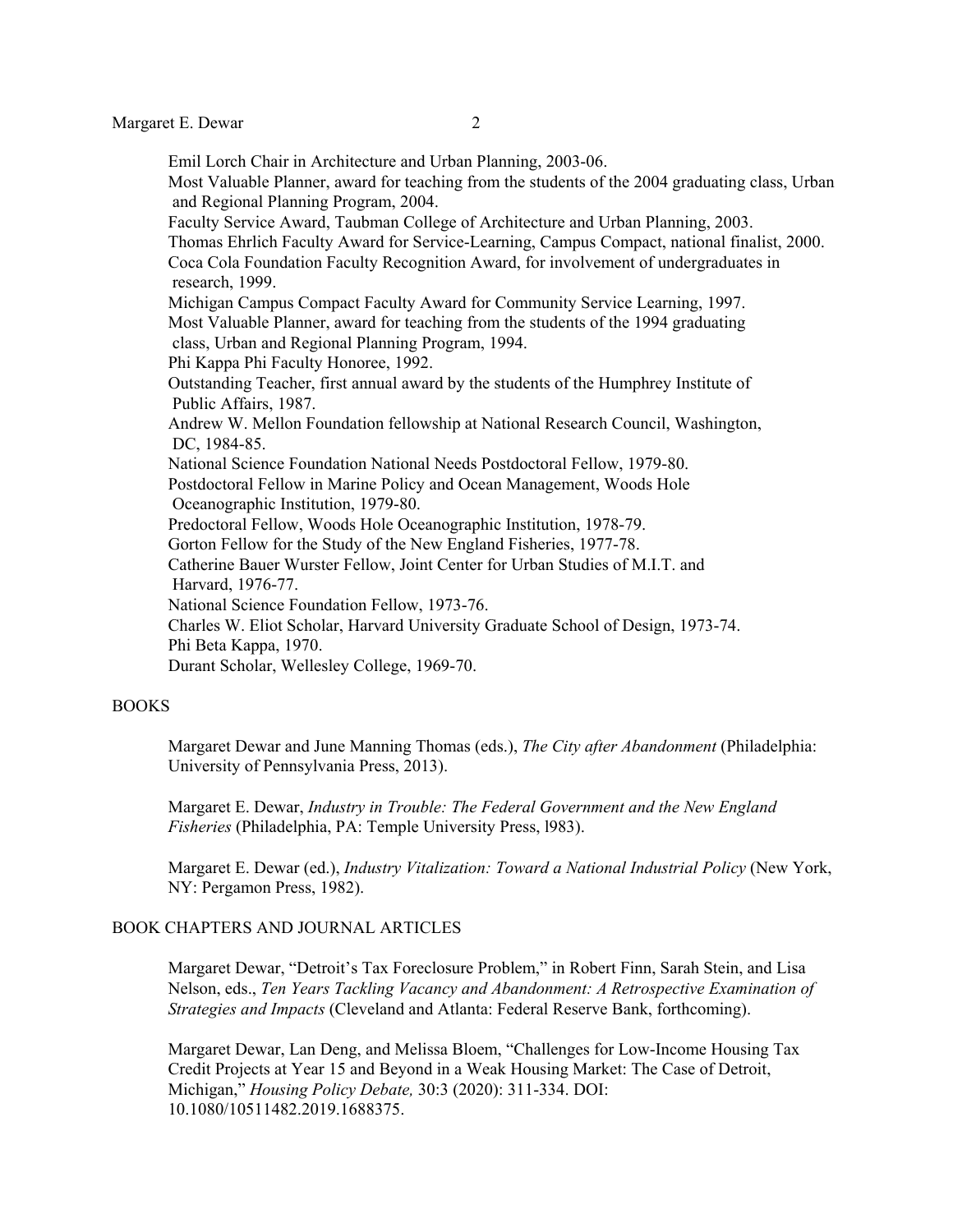Alexa Eisenberg, Roshanak Mehdipanah, and Margaret Dewar, "'It's Like They Make it Difficult for You on Purpose': Barriers to Property Tax Relief and Foreclosure Prevention in Detroit, Michigan," *Housing Studies*, 35:8 (2020): 1415:1441. DOI: 10.1080/02673037.2019.1667961.

Lan Deng, Eric Seymour, Margaret Dewar, and June Manning Thomas, "Saving Strong Neighborhoods from the Destruction of Mortgage Foreclosures: The Impact of Community-Based Efforts in Detroit, Michigan," *Housing Policy Debate* 28:2 (2018): 153-179. DOI: 10.1080/10511482.2017.1331366*.*

Margaret Dewar, "Precarious Housing in Detroit: A City after the Mortgage Foreclosure Crisis," in Jean-Claude Bolay, Jérôme Chenal, and Yves Pedrazzini, eds., *Learning from the Slums: The Habitat of the Urban Poor in the Making of Emerging Cities* (Basel, Switzerland: Springer International, 2016), pp. 211-220.

Margaret Dewar, Matthew Weber, Eric Seymour, Meagan Elliott, and Patrick Cooper-McCann, "Learning from Detroit: How Research on a Declining City Enriches Urban Studies," in Michael Peter Smith and L. Owen Kirkpatrick, eds., *Reinventing Detroit* (New Brunswick, NJ: Transaction, 2015).

Margaret Dewar, "Reuse of Abandoned Property in Detroit and Flint: Impacts of Different Types of Sales," *Journal of Planning Education and Research* 35:3 (Fall 2015): 347-368. DOI: 10.1177/0739456X15589815

Margaret Dewar and Robert Linn, "Remaking Brightmoor," in June Manning Thomas and Henco Bekkering, eds., *Mapping Detroit* (Detroit: Wayne State University Press, 2015).

Margaret Dewar, Eric Seymour, and Oana Druță, "Disinvesting in the City: The Role of Tax Foreclosure in Detroit," *Urban Affairs Review* 51:5 (Sept. 2015): 587-615. DOI:10.1177/1078087414551717.

Margaret Dewar, "Paying Employers to Hire Local Workers in Distressed Places," *Economic Development Quarterly* 27:4 (Nov. 2013): 284-300. DOI: 10.1177/0891242413494767

June Manning Thomas and Margaret Dewar, "Introduction," in Margaret Dewar and June Manning Thomas, eds., *The City after Abandonment* (Philadelphia: University of Pennsylvania Press, 2013), pp. 1-14.

Margaret Dewar, "What Helps or Hinders Nonprofit Developers in Reusing Vacant, Abandoned, and Contaminated Property?" in Margaret Dewar and June Manning Thomas, eds., *The City after Abandonment* (Philadelphia: University of Pennsylvania Press, 2013), pp. 174-196.

Margaret Dewar, Christina Kelly, and Hunter Morrison, "Planning for Better, Smaller Places after Population Loss: Lessons from Youngstown, Ohio, and Flint, Michigan," in Margaret Dewar and June Manning Thomas, eds., *The City after Abandonment* (Philadelphia: University of Pennsylvania Press, 2013), pp. 289-316.

Katrin Groβmann, Robert Beauregard, Margaret Dewar, and Annegret Haase, "European and US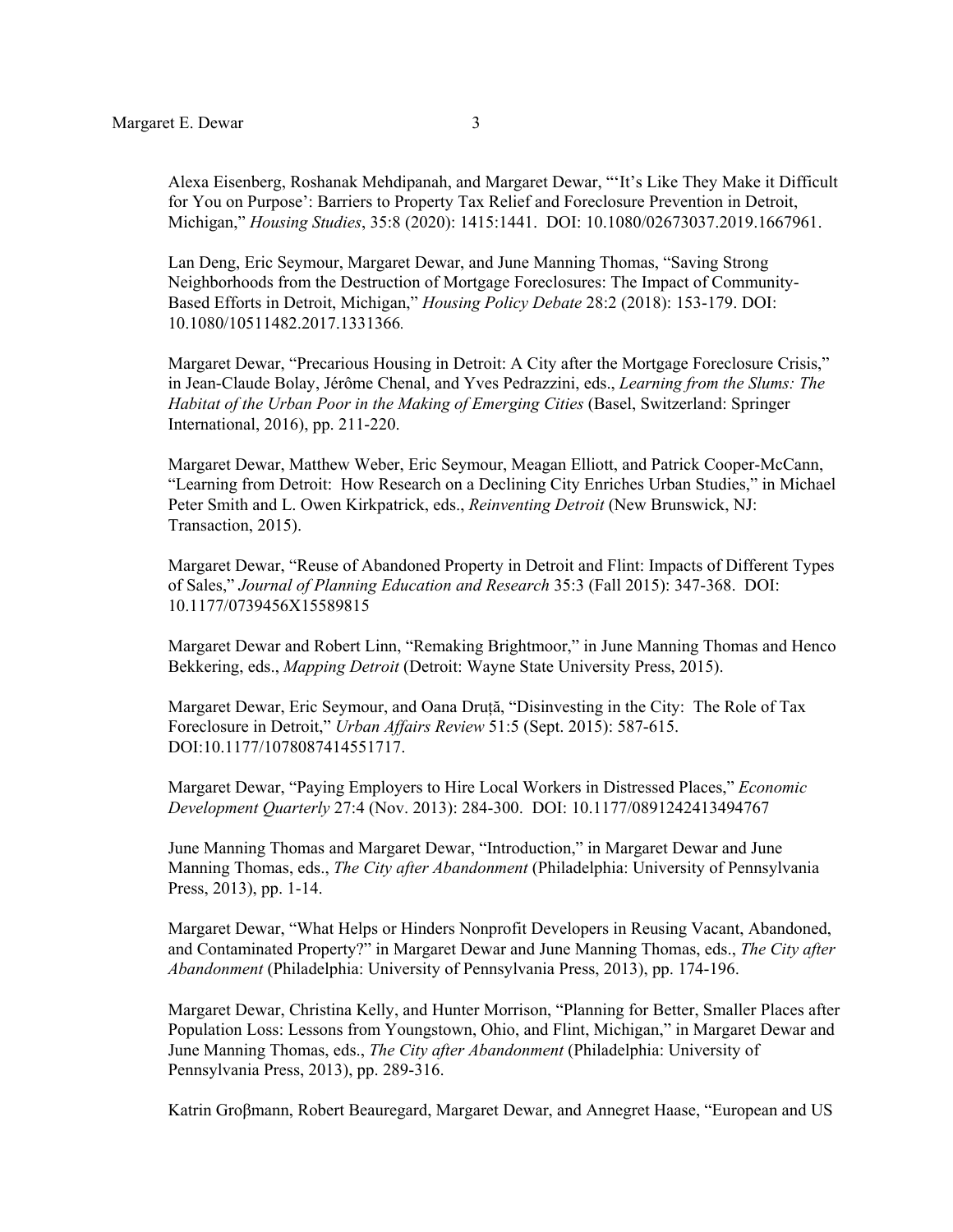Perspectives on Shrinking Cities," *Urban Research and Practice*, 5(3), Nov. 2012, pp. 360-3. DOI: 10.1080/17535069.2012.727565.

Margaret Dewar and Matthew Weber, "City Abandonment," in Rachel Weber and Randall Crane, eds., *Oxford Handbook of Urban Planning* (Oxford: Oxford University Press, 2012), pp. 563- 586.

Hunter Morrison and Margaret Dewar, "Planning in America's Legacy Cities: Toward Better, Smaller Communities after Decline," in Alan Mallach, ed., *Rebuilding America's Legacy Cities: New Directions for the Industrial Heartland* (New York: American Assembly, 2012), pp. 115- 137.

Margaret Dewar, "CDC Partnerships," in Joseph Schilling and Alan Mallach, *Cities in Transition: A Guide for Practicing Planners*, Planning Advisory Service Report Number 568 (Chicago: American Planning Association, 2012), p. 124.

Margaret Dewar and Kris Wernstedt, "Challenges in Reusing Vacant, Abandoned, and Contaminated Urban Properties," *Land Lines*, 21(2), April 2009, pp. 2-7.

Margaret Dewar, "Editorial: The Future of Abandoned Cities," *Journal of Urban Regeneration and Renewal*, 1(3), Dec. 2007-Feb. 2008, pp. 225-226.

Margaret Dewar and David Epstein, "Planning for 'Megaregions' in the United States," *Journal of Planning Literature*, 22(2), Nov. 2007, pp. 108-124. DOI: 10.1177/0885412207306615

Margaret Dewar, "Selling Tax-Reverted Land: Lessons from Cleveland and Detroit," *Journal of the American Planning Association*, 72(2), spring 2006, pp. 167-180. DOI: 10.1080/01944360608976737

Margaret Dewar and Sabina Deitrick, "The Role of Community Development Corporations in Brownfield Redevelopment," in Rosalind Greenstein, ed., *Recycling the City: The Use and Reuse of Urban Land* (Cambridge, MA: Lincoln Institute of Land Policy, 2004).

 Margaret E. Dewar, "Can Evaluation for Empowerment Be Applied to Economic Development in Empowerment Zones?" in David Fasenfest and Laura Reese, eds., *Critical Evaluations of Economic Development Policy* (Detroit: Wayne State University Press, 2004).

 Margaret E. Dewar, "The Detroit Empowerment Zone's Effect on Economic Opportunity: Employers' Responses to the Zone's Programs and Incentives," in Fritz W. Wagner, Timothy E. Joder and Anthony J. Mumphrey, Jr., eds., *Human Capital Investment for Central City Revitalization* (New York: Routledge, 2003).

 Margaret E. Dewar and Claudia B. Isaac, "Learning from Difference: The Potentially Transforming Experience of Community-University Collaboration," *Journal of Planning Education and Research*, 17, summer 1998, pp. 334-47. DOI: 10.1177/0739456X9801700408

Margaret E. Dewar, "Why State and Local Economic Development Programs Cause So Little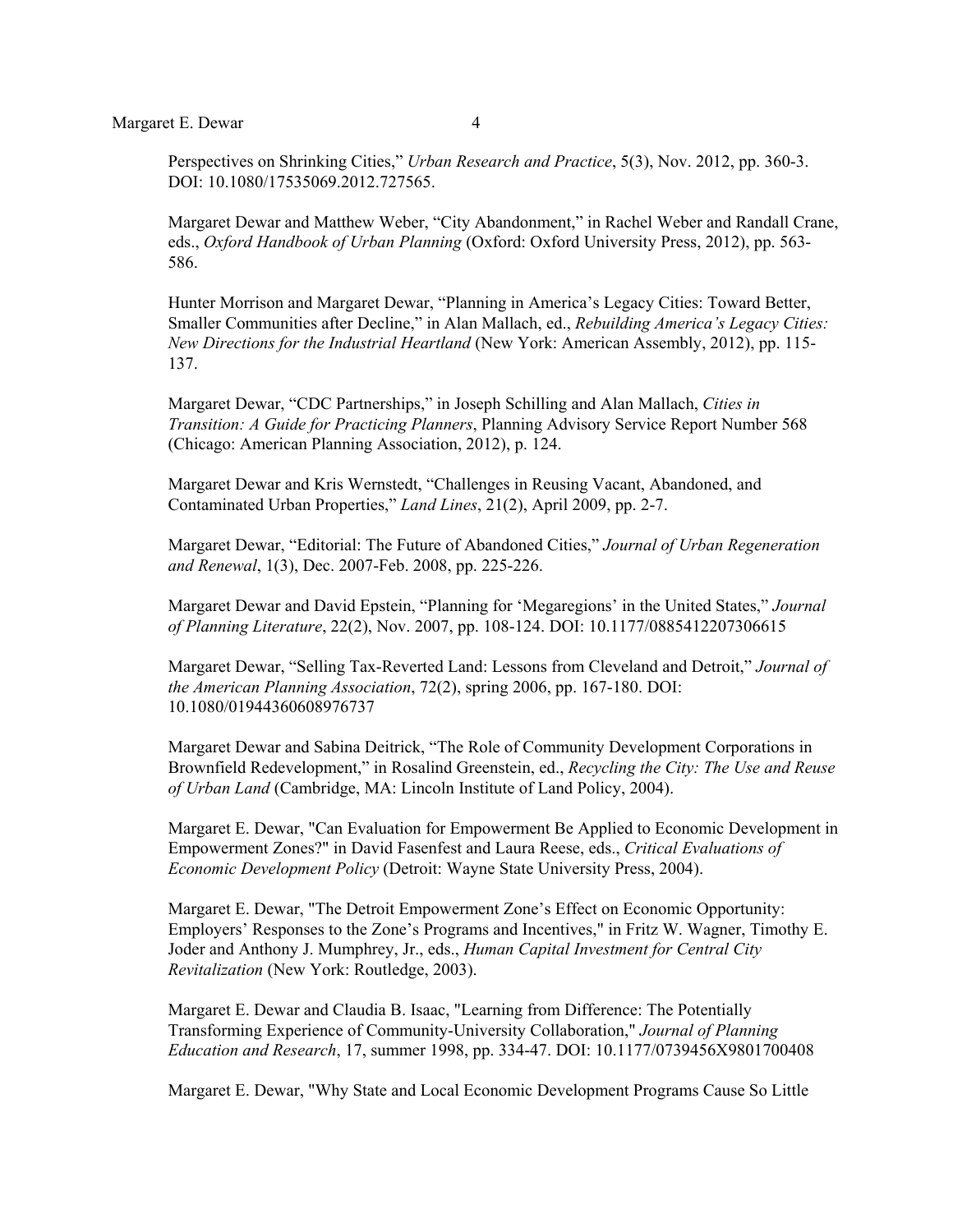Economic Development," *Economic Development Quarterly*, 12:1 (Feb. 1998), pp. 68-87, DOI: 10.1177/089124249801200106; republished in Michael Leary, Bill Dermody, and Ann Markusen, eds., *Envisioning Cities and Regions* (Minneapolis: University of Minnesota, 2000); republished in David A. Plane, Lawrence D. Mann, Kenneth Button, and Peter Nijkamp, eds., *Regional Planning* (in *Classics in Planning* series) (Glasgow: Edward Elgar Publishing, 2007).

 Margaret E. Dewar and Beth Hagenlocker, "Getting to the Bottom Line on Low-Interest Loans to Business: An Evaluation of Minnesota's Small Cities Economic Development Program," *Regional Studies*, 30:1 (1996), pp. 41ff. DOI: 10.1080/00343409612331349468

Margaret E. Dewar, "The American Record in Industrial Policy: Results of Programs for Troubled Manufacturing Industries," *Journal of Policy History*, 6:3 (summer 1994), pp. 185- 214. DOI: 10.1017/S0898030600003924

 Margaret E. Dewar, Joan Fitzgerald, and Nancey Green Leigh "Women's Fortunes and Economic Restructuring," *Economic Development Quarterly*, 8:2 (May 1994), pp. 141-146. DOI: 10.1177/089124249400800204

 Margaret E. Dewar, Joan Fitzgerald, and Nancey Green Leigh, "Focus: Women and Economic Restructuring," an edited focus section, *Economic Development Quarterly*, 8:2 (May 1994), pp. 141-210.

 Margaret E. Dewar, "Minnesota's Economic Recovery Fund: Positive Results, Room for Improvement," *Rural Development Perspectives* 8:2 (June 1993), pp. 16-21.

 Margaret E. Dewar, "Loans to Business to Encourage Rural Economic Development," *Policy Studies Journal*, 20:2 (spring 1992), pp. 230-40. DOI: 10.1111/j.1541-0072.1992.tb00151.x

 Margaret E. Dewar, "The Industrial Policy Dilemma," *Economic Development Quarterly*, 6:2 (May 1992), pp. 211-19. DOI: 10.1177/089124249200600209

 Margaret Dewar " (with NASULGC Urban Economic Development Working Group), "Urban Economic Development," *Journal of Planning Literature*, 5:1 (Aug. 1990), pp. 6-11. DOI: 10.1177/088541229000500103

 Margaret E. Dewar, "Federal Intervention in Troubled Industry: Lessons from the New England Fisheries," *Policy Studies Review*, 9:3 (spring 1990); and in Melvin Dubnick and Alan Gitelson, eds., *Public Policy and Economic Institutions* (Greenwich, CT: JAI Press, 1990). DOI: 10.1111/j.1541-1338.1990.tb01057.x

 Margaret E. Dewar, "Tax Incentives and Public Loans and Subsidies: What Difference Do They Make in Nonmetropolitan Economic Development?" in Richard D. Bingham, Edward W. Hill, and Sammis B. White, eds., *Financing Economic Development* (Newbury Park, CA: Sage, 1990).

 Margaret E. Dewar, "Adopting New Manufacturing Technology: Can It Help Declining Manufacturing Industries?" *Economic Development Quarterly*, 2:3 (August 1988), pp. 276-286. DOI: 10.1177/089124248800200307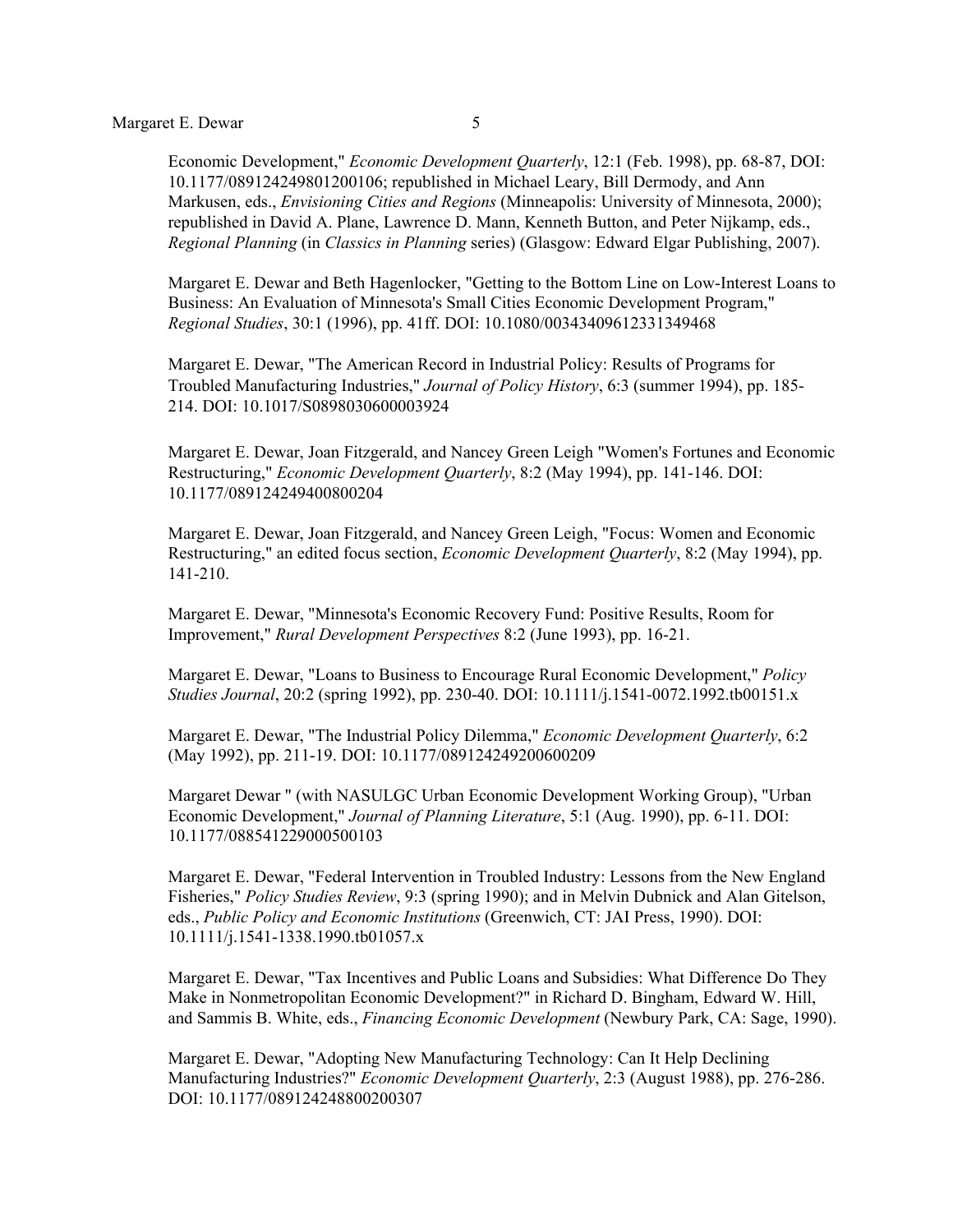Margaret E. Dewar, "New England's Fishing Industry" in Peter B. Doeringer, Philip I. Moss, and David G. Terkla, *The New England Fishing Economy: Jobs, Income and Kinship* (Amherst, MA: University of Massachusetts Press, 1986), pp. 15-32.

 Margaret E. Dewar, "Development Analysis Confronts Politics: Industrial Policy on Minnesota's Iron Range," *Journal of the American Planning Association*, 52:3 (summer 1986), pp. 290-298, DOI: 10.1080/01944368608976435; and in Harvey A. Goldstein, ed., *The State and Local Industrial Policy Question* (Chicago: APA Planners Press, 1987), pp. 148-60.

 Margaret E. Dewar, "The Role of Analysis in Economic Development: Lessons from Minnesota's Iron Range," *Rural Development Perspectives*, 2:3 (June 1986), pp. 22-27.

 Margaret E. Dewar, "The Usefulness of Industrial Revenue Bond Programs for State Economic Development: Some Evidence from Massachusetts," *New England Journal of Business and Economics*, 7:2 (spring 1981), pp. 23-34.

## OTHER REPORTS AND PUBLICATIONS

Margaret Dewar and June Manning Thomas, "Can Social Capital Save Neighborhoods from Mortgage Foreclosure?" paper in preparation for submission to a journal, Oct. 2020.

Joan Iverson Nassauer, Natalie R. Sampson, Noah J. Webster, Margaret Dewar, Shawn McElmurry, G. Allen Burton Jr., and Catherine Riseng, *Green Stormwater Infrastructure on Vacant Land: An Integrated Assessment with Implications for Detroit,* NEW-GI White Paper No. 3 (Ann Arbor, MI: University of Michigan Water Center, Sept. 2019).

Margaret Dewar, "Review of Gordon C. C. Douglas: *The Help-Yourself City*," *International Journal of Urban and Regional Research,* 43(4), July 2019, pp. 811-812. DOI: 10.1111/1468- 2427.12818

Noah Urban, Margaret Dewar, Erica Raleigh, and Sarida Scott, "Program Design for Increasing Housing Market Analysis Capacity in Detroit and its Region," with reports on investigation of needs, interest, and potential solutions, April 2019.

Margaret Dewar, Grace Cho, Rebecca Labov, Moira Egler, and Alicia Alvarez, *Making*  Governance Work for Green Stormwater Infrastructure on Vacant Land in Legacy Cities, NEW-GI Technical Report No. 2 (Ann Arbor, MI: University of Michigan Water Center, Sept. 2018).

Margaret Dewar and June Manning Thomas, "Can Social Capital Save Neighborhoods from Mortgage Foreclosure?" paper in preparation for submission to a journal, Oct. 2018.

Margaret Dewar and Alicia Alvarez, "The Governance Challenge in Transforming Land Use in Legacy Cities," paper prepared for conference of the Association of Collegiate Schools of Planning, Buffalo, NY, Oct. 2018.

Margaret Dewar, Lan Deng, Melissa Bloem, "Saving Decent Affordable Housing in Detroit: The Challenges for Low-Income Housing Tax Credit Projects at Year 15," paper prepared for the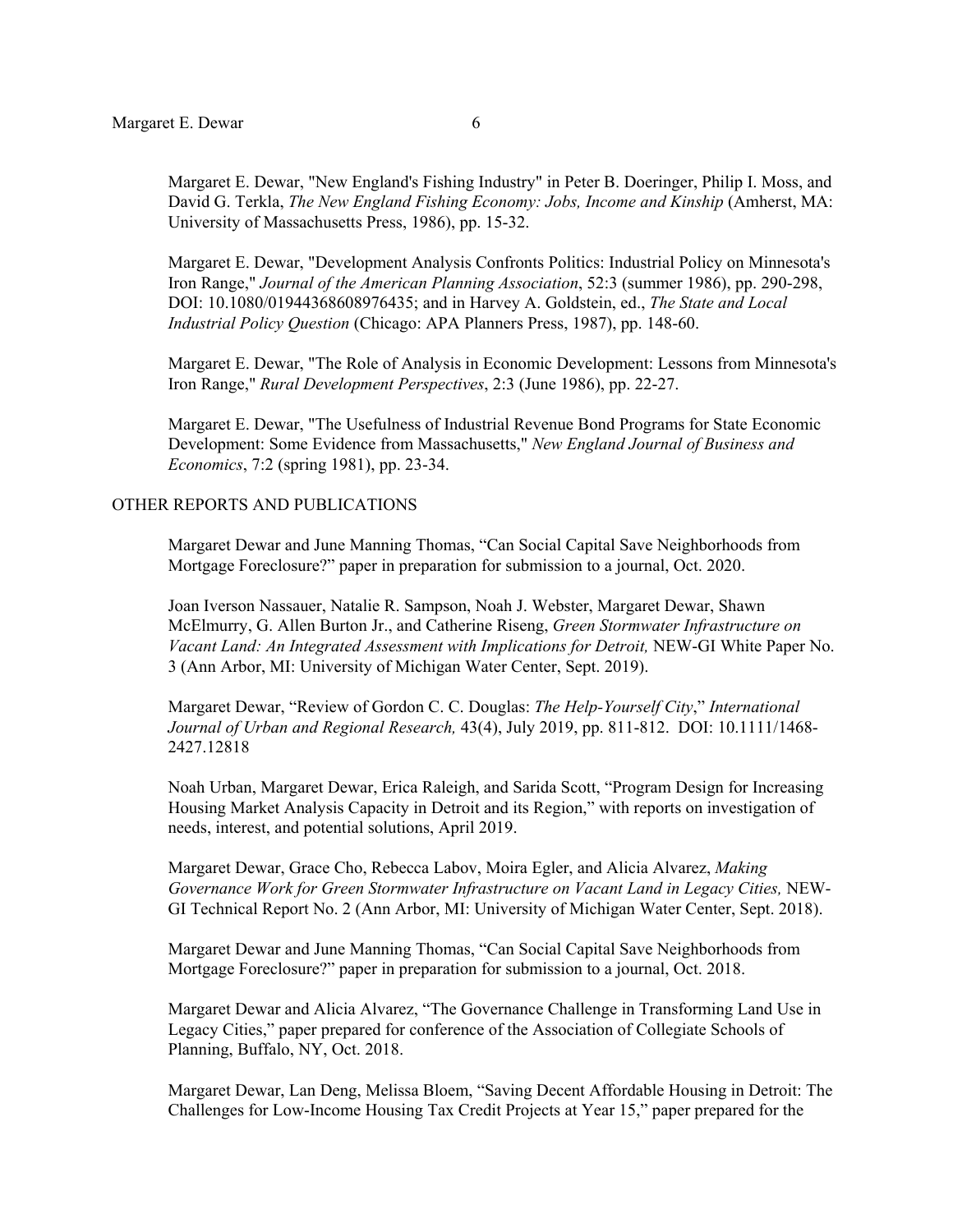conference of the Association of Collegiate Schools of Planning, Denver, CO, Oct. 2017, and revised for the conference of the Urban Affairs Association, Toronto, Ontario, Canada, April 2018, and for the conference of the Association of Collegiate Schools of Planning, Buffalo, NY, Oct. 2018.

Nathaniel Lichten, Joan Iverson Nassauer, Margaret Dewar, Natalie R. Sampson, Noah J. Webster, *Green Infrastructure on Vacant Land: Achieving Social and Environmental Benefits in Legacy Cities,* NEW-GI White Paper No. 1 (Ann Arbor, MI: University of Michigan Water Center, Feb. 15, 2017).

Joan Nassauer, Margaret Dewar, Shawn McElmurry, Natalie Sampson, Alicia Alvarez, Allen Burton, Catherine Riseng, Amy Schulz, Noah Webster, Nathaniel Lichten, *NEW-GI Neighborhood, Environment & Water Research Collaborations for Green Infrastructure.*  Advisory Brief (Ann Arbor, MI: University of Michigan Water Center, April 2016).

Lesli Hoey and Margaret Dewar, "Review of Michael Cameron Dempsey, *Castles in the Sand: A City Planner in Abu Dhabi*," *Journal of the American Planning Association* 82:1 (Winter 2016), p. 58. DOI: 10.1080/01944363.2015.1117909

Margaret Dewar, Matthew Weber, Eric Seymour, Meagan Elliott, Patrick Cooper-McCann, "Learning from Detroit," paper presented at the conference of the Association of Collegiate Schools of Planning, Houston, TX, October 2015.

Margaret Dewar, "A Better Solution to Reusing Abandoned Property: Evidence from Flint and Detroit," *Planetizen* blog, July 29, 2015, http://www.planetizen.com/node/79734.

Margaret Dewar and June Manning Thomas, "The Absence of Neighborhood Planning: Lessons from Detroit," paper prepared for the conference of the Urban Affairs Association, Miami, FL, April 2015.

Margaret Dewar, June Manning Thomas, Lan Deng, Eric Seymour, "Saving Neighborhoods from Mortgage Foreclosures," paper prepared for the conference of the Association of Collegiate Schools of Planning, Philadelphia, PA, Oct. 2014, and revised for conference of the Urban Affairs Association, Minneapolis, MN, April 2017.

Margaret Dewar, "Review of George Galster, *Driving Detroit: The Quest for Respect in the Motor City*," *Journal of the American Planning Association*, 80:2 (Spring 2014), pp. 185-186. DOI: 10.1080/01944363.2014.954465

Margaret Dewar, Eric Seymour, and Oana Druță, "Disinvesting in the Built City: The Role of Tax Foreclosure in Detroit," presented at the conference of the Urban Affairs Association, San Antonio, TX, March 2014*.*

June Thomas and Margaret Dewar, "Op-Ed: What Detroit Could Learn from Youngstown," *Detroit News,* Feb. 14, 2013.

Margaret Dewar, Eric Seymour, and Oana Druță, "Dismantling a City: The Role of Tax Foreclosure in Detroit," prepared for the conference of the Association of Collegiate Schools of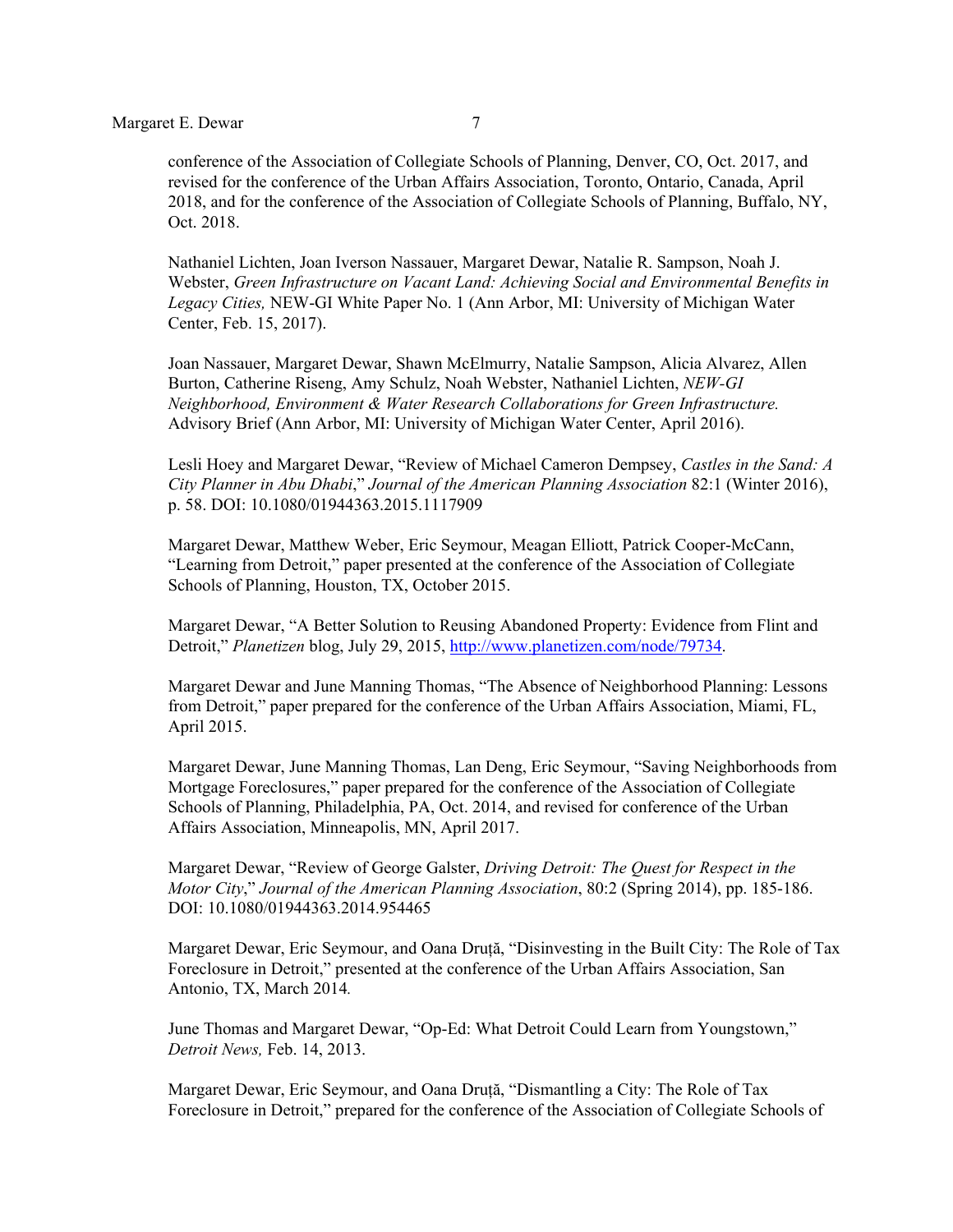Planning, Cincinnati, OH, Nov. 2012, and presented at the Spaces and Flows conference, Detroit, MI, Oct. 2012.

Margaret Dewar and Robert Linn, "Remaking Detroit," prepared for the conference of the Association of Collegiate Schools of Planning, Minneapolis, MN, Oct. 2010.

Margaret Dewar, Christina Kelly, and Hunter Morrison, "Planning for Better, Smaller Places in the Context of Abandonment: Lessons from Youngstown, Ohio, and Flint, Michigan," prepared for the conference of the Association of Collegiate Schools of Planning, Arlington, VA, Oct. 2009.

Margaret Dewar, "What Helps or Hinders Nonprofit Developers in Reusing Vacant, Abandoned, and Contaminated Property?—Findings from Detroit and Cleveland," Lincoln Institute of Land Policy working paper, Nov. 2007; revised version prepared for the conference of the Association of Collegiate Schools of Planning, Chicago, IL, July 2008.

Margaret Dewar, "Remaking the City through Property Tax Foreclosure and Auction of Taxreverted Property," paper prepared for the conference of the Association of Collegiate Schools of Planning, Milwaukee, WI, Oct. 2007.

Margaret Dewar and David Epstein, "Planning for 'Megaregions' in the United States: Findings from Planning for the Great Lakes Megaregion," paper prepared for the World Planning Schools Congress, Mexico City, July 2006; revised version prepared for the conference of the Association of Collegiate Schools of Planning, Fort Worth, TX, Nov. 2006.

Margaret Dewar and Carlton Basmajian, "Early Detection of Changing Neighborhood Conditions: What Help Can Neighborhood Indicators Offer?" paper prepared for the conference of the Association of Collegiate Schools of Planning, Kansas City, MO, Oct. 2005. Revised version (with Carlton Basmajian, Rebecca Alter, and Betty Law) is Urban and Regional Research Collaborative Working Paper 07-01.

Margaret Dewar, "Disposition of Tax-Reverted Land in Cities: Learning from Cleveland and Detroit," paper prepared for the conference of the Association of Collegiate Schools of Planning, Portland, OR, Oct. 2004.

Margaret Dewar and Sabina Deitrick, "The Role of CDCs in Brownfield Redevelopment," paper prepared for the conference of the Association of Collegiate Schools of Planning, Baltimore, MD, Nov. 2002.

Nandini Bhaskara Rao and Margaret Dewar, "Streamlining Acquisition of City-Owned Land for Affordable Housing Development: A Case Study from Detroit," paper prepared for the Fannie Mae Foundation, Dec. 2001; revised as Urban and Regional Research Collaborative Working Paper, Nov. 2004.

Margaret Dewar, "Economic Opportunity in the Detroit Empowerment Zone: Employers' Responses to Programs and Incentives," paper prepared for the conference of the Association of Collegiate Schools of Planning, Cleveland, OH, Nov. 2001.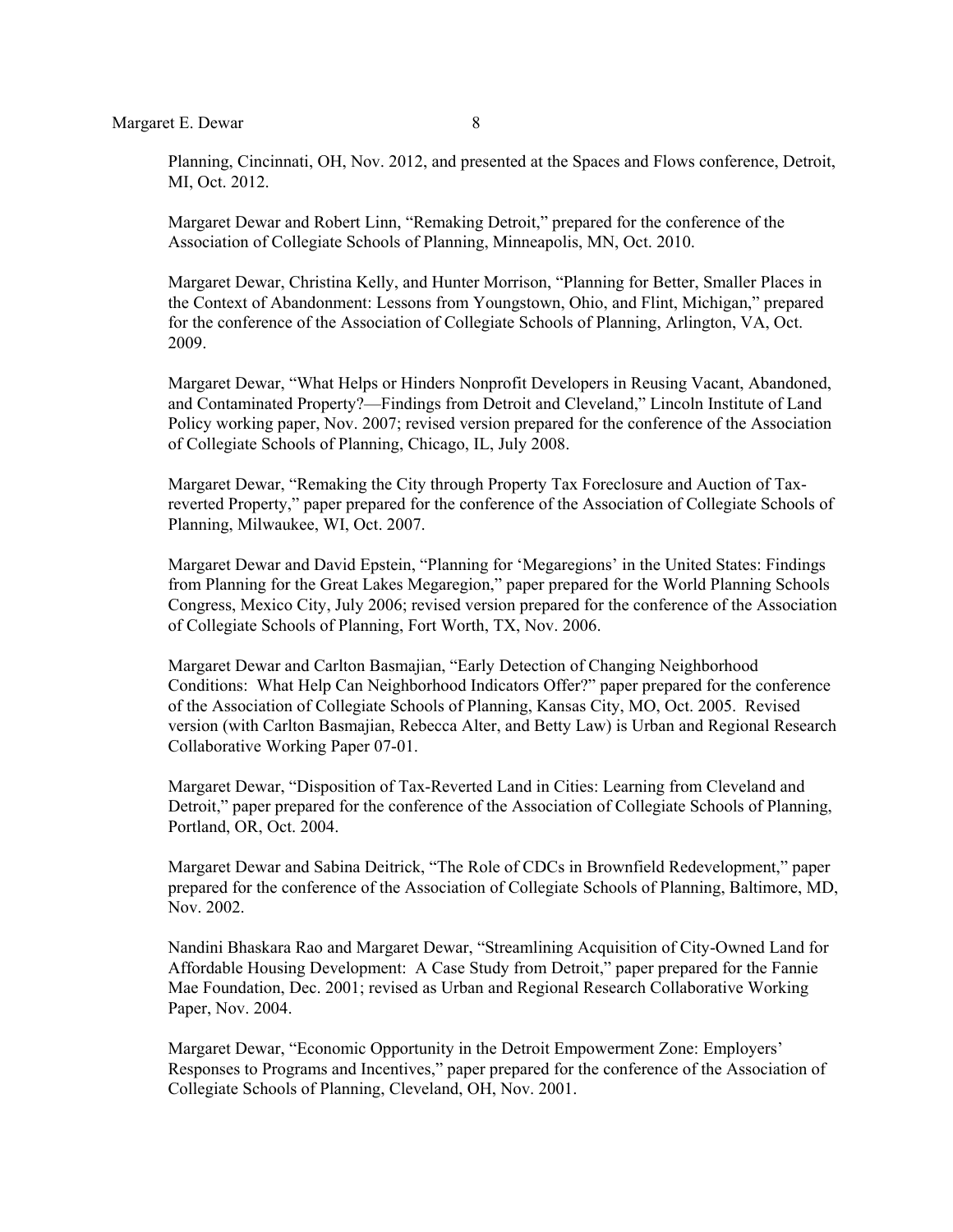Margaret Dewar, "Can Evaluation for Empowerment Be Applied to Economic Development in Empowerment Zones?" paper prepared for the conference of the Association of Collegiate Schools of Planning, Ft. Lauderdale, FL, Oct. 1997.

 Margaret Dewar and Claudia Isaac, "Lessons from the Detroit Community Outreach Partnership Center," paper prepared for the conference of the Association of Collegiate Schools of Planning, Toronto, Ontario, Canada, July 1996.

 Margaret E. Dewar, Glenn L. Nelson, Thomas F. Stinson, "Recognizing the Many Uses of Regional Development Programs: Conundrums for Designers and Evaluators," prepared for the conference of the Association of Collegiate Schools of Planning, Detroit, MI, Oct. 1995.

 Thomas F. Stinson and Margaret E. Dewar, "Strategies for Economic Development," *CURA Reporter*, 25:2 (May 1995), pp. 1-6.

 Margaret Dewar, "Regional Networks," response to papers prepared for the Social Science Research Council/Department of Housing and Urban Development seminar on regionalism, Washington, DC, Dec. 1994.

 Susan C. Turner and Margaret Dewar, "Issues in Race and Restructuring: The Place of Black Men in Industrializing America--Henry Ford and the Black Men of Detroit, 1919-41," paper presented at the conference of the Association of Collegiate Schools of Planning, Columbus, Ohio, Oct. 1992.

 Margaret E. Dewar, "Why Don't State and Local Economic Development Programs Produce Economic Development?" Staff Paper 92-1, State and Regional Research Center, University of Minnesota, St. Paul, MN, May 1992.

 Margaret E. Dewar, "Inside State and Local Economic Development Programs: Results of Minnesota's Small Cities Economic Development Program," Staff Paper 91-1, State and Regional Research Center, University of Minnesota, St. Paul, MN, Feb. 1991.

 Margaret E. Dewar, Glenn L. Nelson, Thomas F. Stinson, "The Political Character of Targeted Area Development" (with Thomas F. Stinson and Glenn L. Nelson), paper prepared for the conference of the Association of Collegiate Schools of Planning, Austin, TX, Nov. 1990.

 Margaret E. Dewar, "Political-Economic Perspectives on the Results of State and Local Economic Development Programs," paper prepared for the conference of the Association of Collegiate Schools of Planning, Portland, OR, Oct. 1989.

 Margaret E. Dewar, "State and Local Development Programs for Distressed Areas: Why So Few Positive Results?" paper prepared for the conference of the Association of Collegiate Schools of Planning, Buffalo, NY, Oct. 1988.

 Thomas F. Stinson, Margaret E. Dewar, Kip Sullivan, "Taxes, Jobs, and Market Growth Rates," Staff Paper 88-1, State and Regional Research Center, University of Minnesota, St. Paul, MN, March 1988.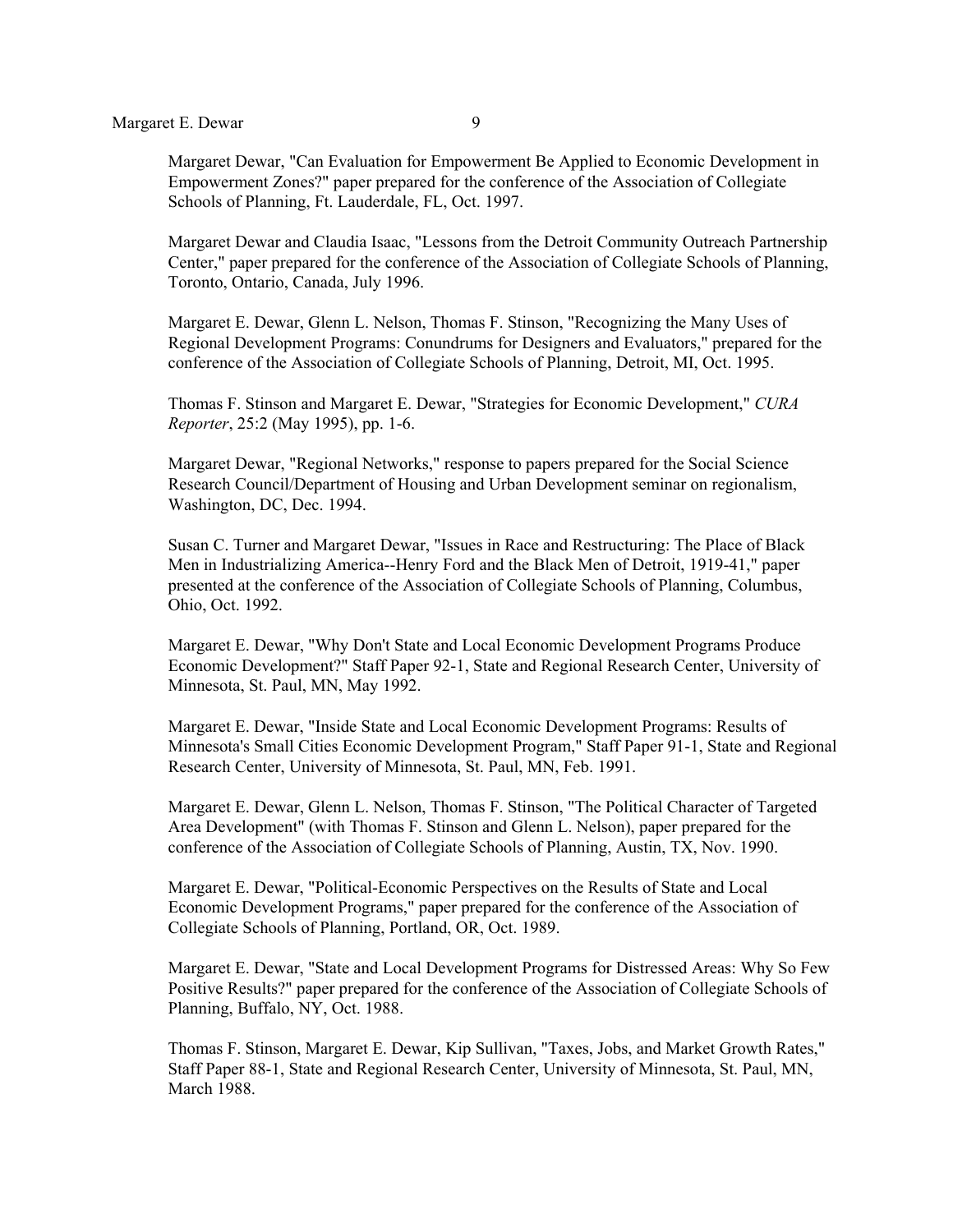Margaret E. Dewar, "What Are the Results of Programs to Help Troubled Manufacturing Industries?" paper presented at the conference of the Association of Collegiate Schools of Planning, November 1987.

 Margaret E. Dewar, "Innovation in Process Technology: How Can It Help Declining Manufacturing Industries?" paper prepared for Manufacturing Studies Board, National Academy of Sciences, April 1985, and distributed as Discussion Paper 34, Strategic Management Research Center, University of Minnesota, May 1985.

 Glenn Nelson and Margaret Dewar, "State Should Drop Federal Tax Deduction," Minneapolis Star and Tribune, April 14, 1983, p. 15A.

 Contributor to "Sectoral Employment Displacement: A Two-City Study," Institute for Employment Policy, Boston University, Boston, MA, June 1982.

 Contributor to "An Assessment of the Likelihood that an Adverse Boundary Shift Would Affect the Chatham Economy," Institute for Employment Policy, Boston University, Boston, MA, May 1982.

 Margaret E. Dewar, "Toward a National Industrial Policy: Conclusions from a Humphrey Conference," Humphrey Institute Working Paper, University of Minnesota, Minneapolis, MN, Nov. 1981.

 Margaret E. Dewar and Leah J. Smith, "The Fishing Labor Market in Two New England Ports," Marine Policy and Ocean Management, Woods Hole Oceanographic Institution, Woods Hole, MA, Dec. 1979.

 Margaret Dewar, Ronald Lake, Mary Lord, Deborah Wishner, Julia Wondolleck, "The Fishing Industry of Chatham and Its Importance to the Town," Department of Urban Studies and Planning, Massachusetts Institute of Technology, Cambridge, MA, Aug. 1978.

 Margaret Dewar, "Boston Area CETA Housing Programs" in U.S. Congress, Joint Economic Committee, *Achieving the Goals of the Employment Act of 1946 - Thirtieth Anniversary Review*, Vol. 1, Paper No. 3, "Job Creation: The Project Approach in New England" by William Spring, Aug. 20, 1976.

 James E. Wallace, Margaret Dewar, et al., "Working Paper on Early Findings: Demand Experiment, Experimental Housing Allowance," Abt Associates, Cambridge, MA, Aug. 15, 1974.

#### PRINCIPAL GRANTS FOR RESEARCH AND OUTREACH

Principal investigator, Community Foundation for Southeast Michigan, on planning a system to increase capacity for housing market analysis in Detroit, \$28,695, 2018-2019.

Co-principal investigator, Poverty Solutions and Quicken Community Development Fund, on converting renters to owners after tax foreclosure, \$200,000, 2018-2020.

Principal investigator, Poverty Solutions, on preservation of low-income housing tax credit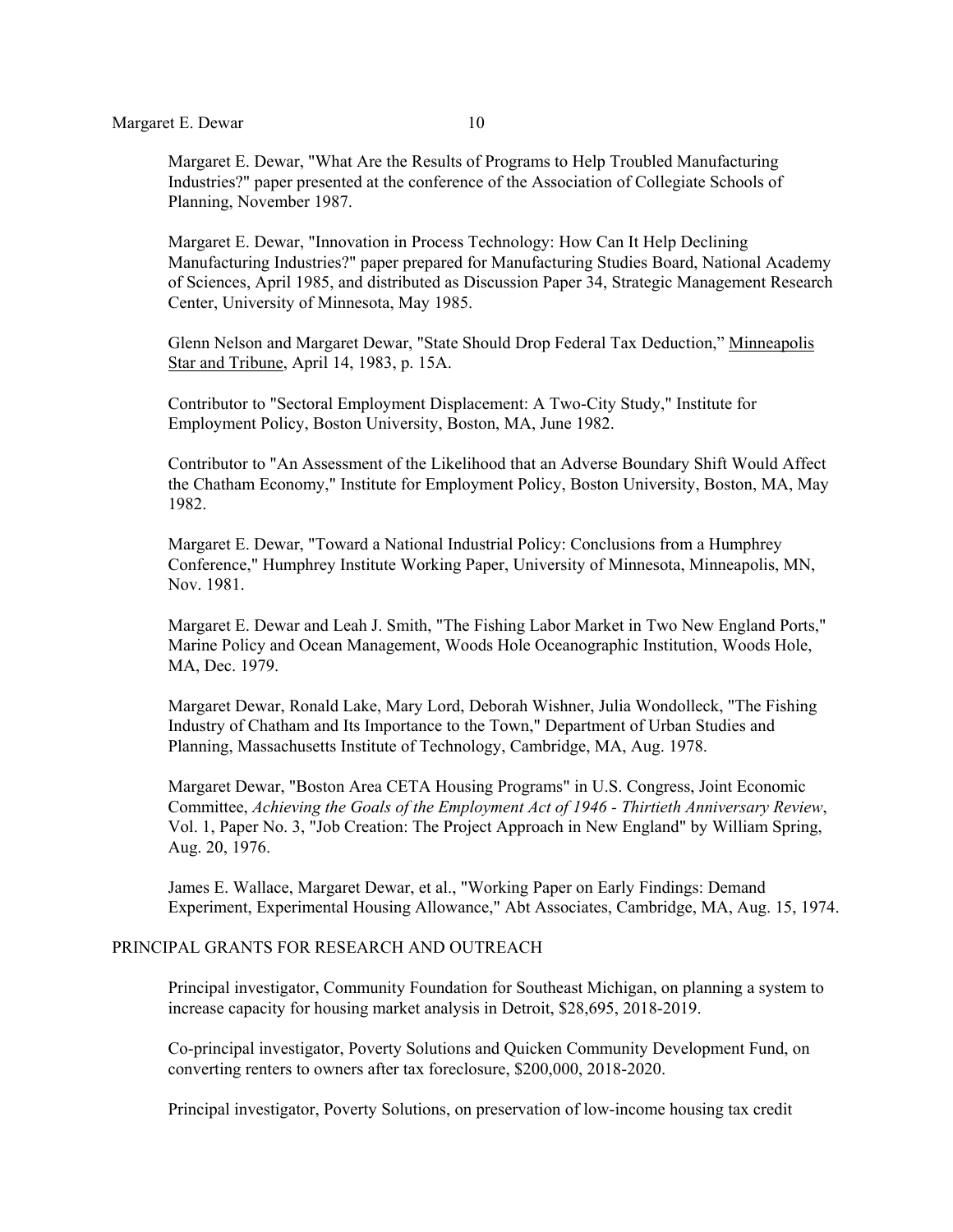properties after year 15, \$25,000, 2017-2018.

Co-principal investigator, Erb Foundation, on the governance of green stormwater infrastructure installation and maintenance in Detroit, share \$1.3 million, 2015-2019

Co-principal investigator, University of Michigan Water Center, on governance of green stormwater infrastructure installation and maintenance in Detroit, share \$250,000, 2014-2015.

Principal investigator, Graham Environmental Sustainability Institute, "Documenting Care and Commitment to Place in Detroit's Abandoned Areas," \$37,567, 2011-13; and collaborator, "Applied Research and Service," \$30,000, 2012-13.

Awardee, University of Michigan, Center for Local, State, and Urban Policy, "Remaking the City after Abandonment," \$23,000, 2008-12.

Principal investigator, Community Legal Resources, Detroit Vacant Property Campaign, \$100,000, 2008-11.

Principal investigator, Michigan AmeriCorps Partnership, grants of about \$300,000 per year, 2005-10.

Principal investigator, America Reads Tutoring Corps, about \$100,000 per year from Dell Foundation, Community Foundation for Southeast Michigan, and others, 2005-10.

Principal investigator, Detroit Economic Growth Corporation and Living Cities, Detroit Residential Parcel Survey, \$100,276, 2009.

Principal investigator, Lincoln Institute of Land Policy, "Factors that Help or Hinder Reuse of Vacant, Abandoned, and Contaminated Property by Community-Based Organizations," \$29,000, 2006-07.

Principal investigator, Detroit Local Initiatives Support Corporation, support for strategic planning initiatives on Detroit's eastside, about \$39,000, 2006.

Principal investigator, Land Policy Institute, Michigan State University, "Assessing the Effects of Michigan's Property Tax Foreclosure Reform," \$20,000, 2005-06.

Principal investigator, Detroit Local Initiatives Support Corporation, grants for work to improve the City of Detroit's database on tax-reverted properties, \$107,000, 2004.

Awardee, University of Michigan, Center for Local, State, and Urban Policy, "Public Land Disposition in Michigan Cities" (with Rochelle Lento), \$30,000, 2003.

 Principal investigator, Michigan State Housing Development Authority, grant for research on Detroit's retail development potential with the Detroit Mayor's Office of Neighborhood Commercial Revitalization, \$20,000, 2003.

Principal investigator, U. S. Department of Housing and Urban Development, grant for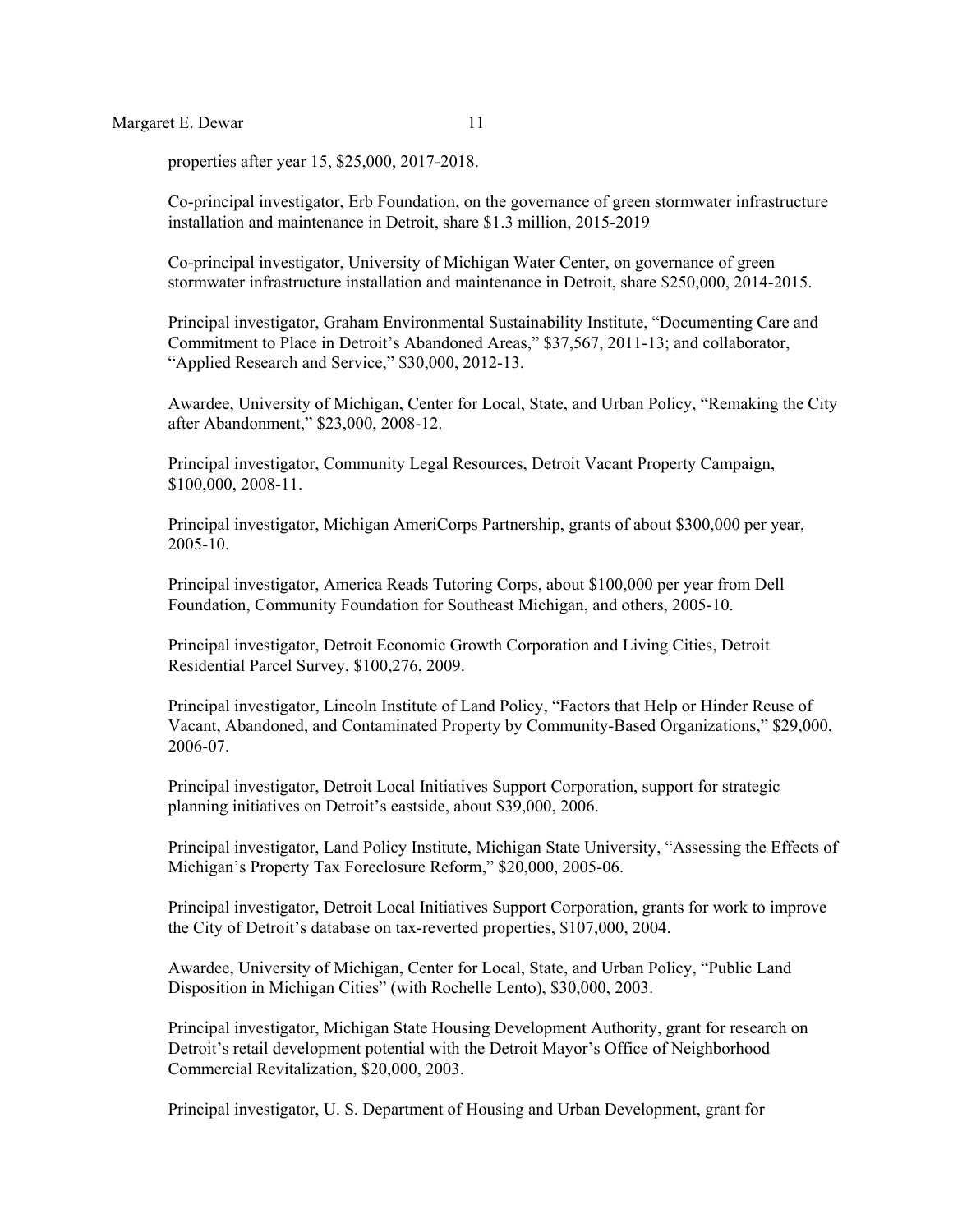Community Development Work Study, \$90,000 per biennial period, 2005-07, 2002-04, 2000-02, 1999-2001, 1998-2000.

 Principal investigator, Lincoln Institute of Land Policy, "Political Economy of Brownfield Redevelopment in Detroit, Pittsburgh, and Baltimore" (with Marie Howland and Sabina Deitrick), \$48,500, 1999-2001.

 Principal investigator, Fannie Mae Foundation, University-Community Partnership Program, for strengthening the capacity of Detroit nonprofits to develop affordable housing, \$200,000, 1998- 2001; and grant for preproposal, \$15,000, 1998.

 Awardee, University of Michigan, Office of the Associate Provost, "Overcoming Barriers to Brownfield Redevelopment in Detroit" (with Rochelle Lento), \$45,000, 1998-2015.

 Co-principal investigator, Michigan Community Service Program, AmeriCorps, grant for positions in community-based organizations and city agencies in Detroit for University of Michigan professional school graduate students and for community residents, about \$835,000 per year for three years, 1998-2001.

 Principal investigator, National Center for the Revitalization of Central Cities, University of New Orleans, grant for evaluation of the economic development effects of the Detroit Empowerment Zone, \$38,475, 1997-98.

 Principal investigator, U. S. Department of Housing and Urban Development, institutionalization grant for Detroit Community Outreach Partnership Center (shared with Wayne State University and Michigan State University), \$100,000, 1996-97.

 Principal investigator, Detroit Department of Planning and Development, as part of the DECC Planning Consortium, to serve as planning technical support for one sector of the city of Detroit in the Community Reinvestment Strategy, \$110,000, 1997.

 Co-principal investigator, Michigan Community Service Program, AmeriCorps, grant for positions in community-based organizations for University of Michigan professional school graduate students and for community residents, about \$2.3 million, 1994-97.

 Principal investigator, U. S. Department of Housing and Urban Development, grant for Detroit Community Outreach Partnership Center (shared with Wayne State University and Michigan State University), \$580,000, 1994-96.

 Co-principal investigator, Northwest Area Foundation, grant for "Policies and Strategies for Rural Economic Development," \$300,000, 1987-90.

## PRINCIPAL PROFESSIONAL SERVICE ACTIVITIES

Board member, Detroit Future City, 2019-present. Associate Editor, *Journal of the American Planning Association*, 2006-present. Associate Editor, *Economic Development Quarterly*, 1992-2010; member of editorial board, 2010-present.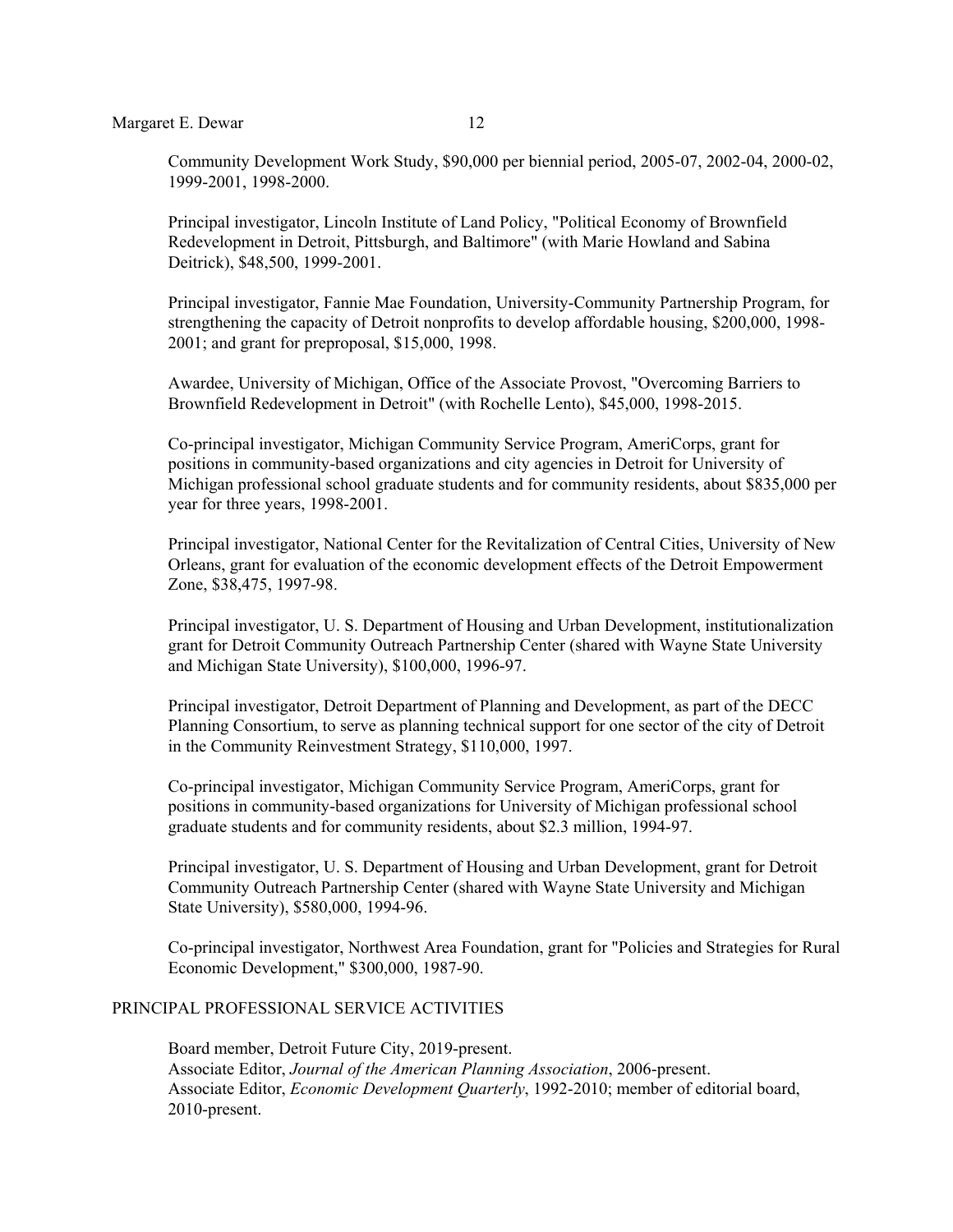Margaret E. Dewar 13

Board member, Center for Community Progress, 2013-2019.

External reviewer, Department of City and Regional Planning, University of California, Berkeley, 2018.

Member of visiting committee, Department of Urban Studies and Planning, Massachusetts Institute of Technology, 2010-2018.

Board member, Michigan Community Resources, 2013-2017.

Member and co-founder, steering committee, Detroit Vacant Property Campaign, 2007-2011. Member of editorial board, *Urban Affairs Review*, 2010-2013.

Member of editorial board, *Journal of Urban Regeneration and Renewal*, 2007-2017.

 Track chair for economic development planning, World Planning Schools Conference, Mexico City, 2006.

National Committee, America 2050, Regional Plan Association, 2006-2015.

Member, Mentoring Committee, Association of Collegiate Schools of Planning, 2010-2017. Juror, Heinz Awards, 2004-2007.

Chair, External Review Committee, Ph.D. in City and Regional Planning, University of North Carolina, 2004.

Member, Michigan Futures task force on Michigan cities, 2002.

 Member and chair, Rapkin award committee for best article in *Journal of Planning Education and Research*, Association of Collegiate Schools of Planning, 2000-02.

 Mentorship coordinator, Faculty Women's Interest Group, Association of Collegiate Schools of Planning, 1999-2002.

 North Central Regional Representative, Executive Committee, Association of Collegiate Schools of Planning, 1993-1995, 2001-02.

 Member, Review and Appraisal Committee, Association of Collegiate Schools of Planning, 1993, 2000-01.

 Conference program chair, Great Lakes Economic Development Association, 1997. Member, Editorial Advisory Board, *Journal of American Planning Association*, 1997-2002. Member, Nominating Committee, Association of Collegiate Schools of Planning, 1996-1999. Member, Michigan Jobs Commission Task Force on evaluation of Renaissance Zones, 1997. Member, Michigan Department of Commerce Task Force on the economy of the Upper Peninsula, 1988-89.

 Referee for papers submitted for publication to *Journal of the American Planning Association, Journal of Planning Education and Research, Journal of Planning Literature, Economic Development Quarterly, Growth and Change, Government and Policy, Policy Studies Review, Urban Affairs Review, Economic Geography, Journal of Urban Affairs, Town Planning Review, Journal of Urban Regeneration and Renewal, Journal of Environmental Planning and Management, State and Local Government Review, Environment and Planning A, Journal of Urbanism, Landscape Journal, International Journal of Urban and Regional Research, Cities, Planning Theory and Practice, State and Local Government Review, Landscape and Urban Planning, Land Use Planning, Cityscape, Urban Studies, Urban Geography, Journal of Higher Education Outreach and Engagement, Engaged Scholar Journal, Urban Research and Practice, Professional Geographer, Journal of Research and Practice, Transaction of AESOP, Urban Ecosystems.*

### PRINCIPAL RECENT UNIVERSITY AND COLLEGE SERVICE

Faculty coordinator, Detroit School Series of lectures and seminars, 2011-present. Chair, search advisory committee for Taubman College dean, 2015-2017.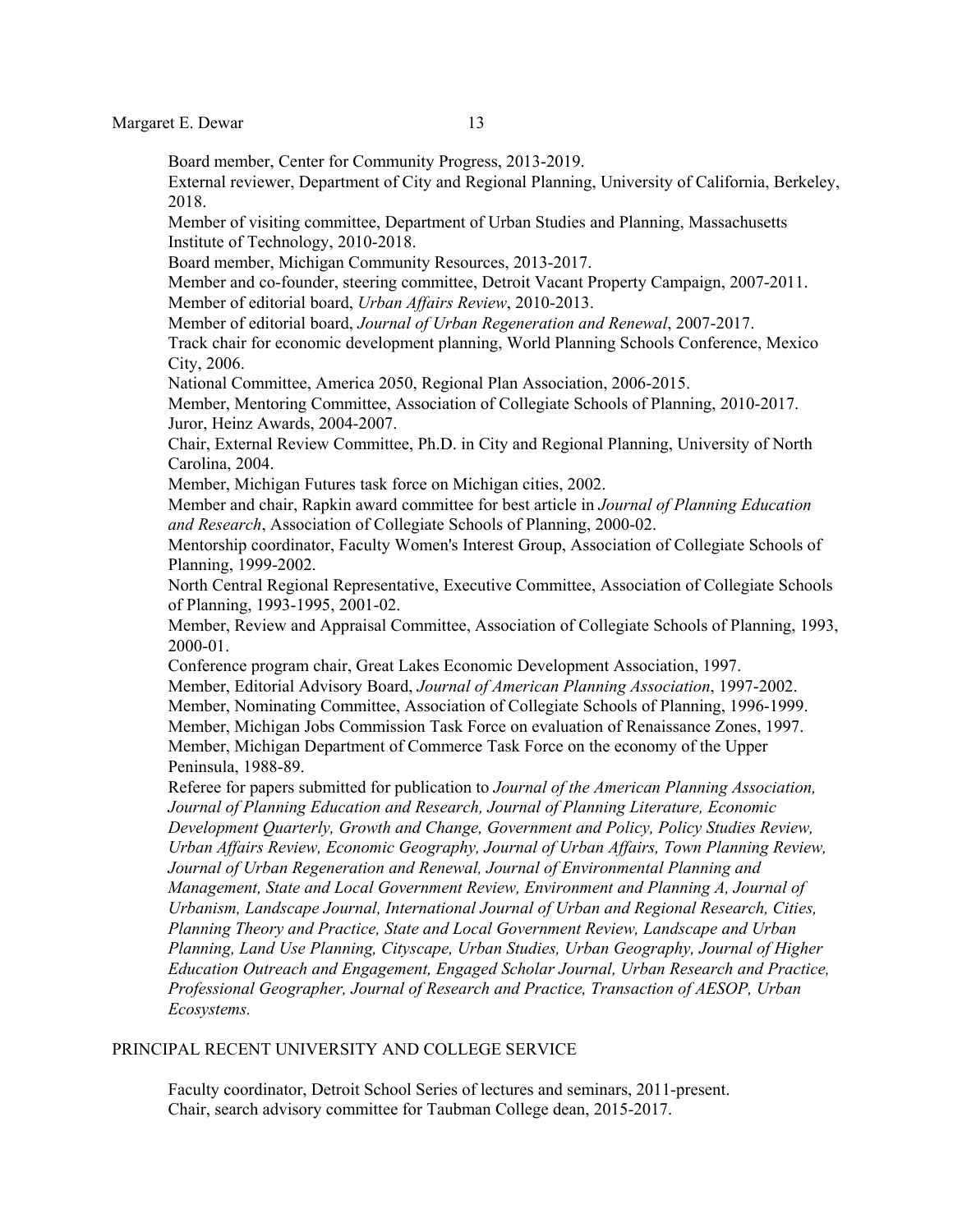Member, search advisory committee for Rackham School of Graduate Studies dean, 2014-2015. Co-organizer, Michigan Meeting, "Learning from Detroit: Turbulent Urbanism in the 21<sup>st</sup> Century," May 2014.

Member, Rackham School of Graduate Studies Advisory Board, 2010-2013.

Member, Executive Committee, Taubman College of Architecture & Urban Planning, 2012-2014, 2009-2011, 1995-1997, 1991-1993.

Chair, Academic Working Group on Engagement Criterion for University of Michigan Reaccreditation, 2008-10.

Acting Faculty Director, Arts of Citizenship, University of Michigan, 2008-09, 2005-07. Member or chair, Promotion and Tenure Committee, Taubman College, 2004-08, 2014-16. Chair, Urban and Regional Planning Program faculty search screening committee, 2013, 2012, 2003, 2001, 2000, 1998.

 Chair, Research Policy Committee, Urban and Regional Planning Program, 1992-98, 2014-2016. Member, Research Policy Committee, College of Architecture and Urban Planning, 1992-98. Chair or member, Curriculum Committee, Urban and Regional Planning Program, 2010-2013, 1991-2004.

 Coordinator, Master of Urban Planning concentration in housing, community and economic development planning, 1998-2017.

 Member, several committees and groups to strengthen programs for learning through community service throughout the university, Ginsberg Center for Community Service and Learning, 1995- 2005.

## COURSES TAUGHT

At the University of Michigan:

Economic Development Planning

 Program Evaluation in Community and Economic Development Introduction to Urban and Environmental Planning Urban Geography Methods in Economic Development Planning

Integrative Field Experience (Capstone) in Urban Planning

Ph.D. Seminar in Research Design

Orientation to Urban Planning

Integrative Seminar in Real Estate Development

Statistics for Urban Planning

#### At the University of Minnesota:

 Quantitative Methods for Public Affairs Economic Development Planning and Policy The Minnesota Economy: Regional Analysis and Planning Economic Development I: Regional Development Theories Economic Development II: Applications of Theory to Development Problems Workshop in Economic Development

## SELECTED STUDENT COMMUNITY PLANNING PROJECTS SUPERVISED

Strengthening and Transforming the Lower Eastside: Supporting LEAP Phase III, 2017. Strengthening Land Bank sales programs to stabilize Detroit neighborhoods, 2016.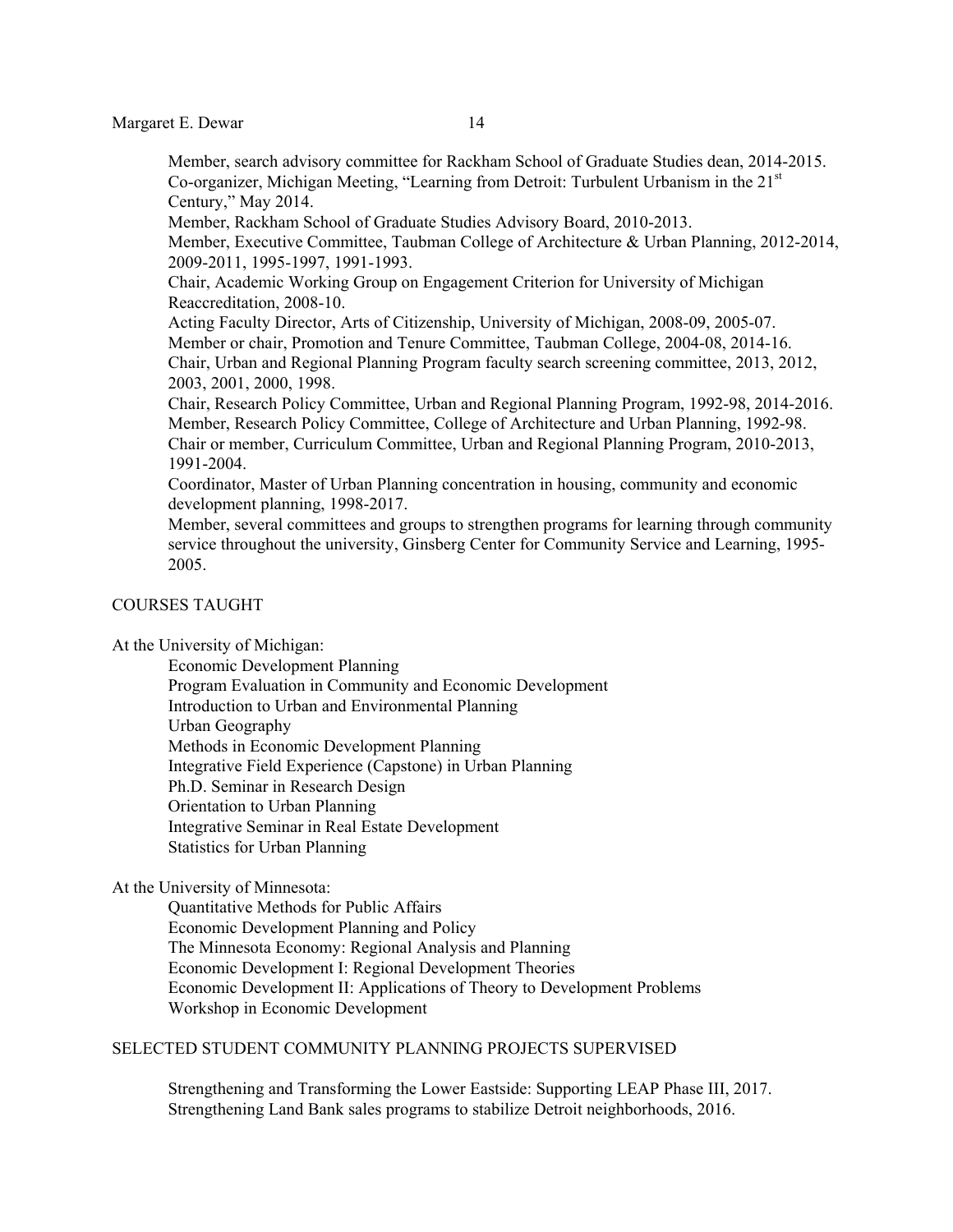Stabilizing the housing market in MorningSide in Detroit, 2015 (winner of the 2017 Outstanding Student Project Award, Michigan Association of Planning; winner of the 2018 national American Institute of Certified Planners Student Project Award for contribution of planning to contemporary issues).

Reclaiming a neighborhood in northeast Detroit, 2014.

Monitoring land ownership and stewarding publicly owned land to implement the Lower Eastside Action Plan, 2013.

Creating a financially and administratively sustainable parks and greenways system in Detroit, 2012 (winner of the 2014 Outstanding Student Project Award, Michigan Association of Planning).

Guide for resident-led efforts to address neighborhood blight in Detroit, 2012.

Improving the outcomes from sale of tax-reverted property in Detroit, 2011 (winner of the 2013 national American Institute of Certified Planners Student Project Award for Applied Research). Strengthening Detroit's Community Development Block Grants system, 2010.

Addressing vacancy in old commercial corridors, 2010.

A plan for the HOPE Village Initiative, 2010.

Jobs from infrastructure projects in Southwest Detroit, 2009 (winner of the 2011 Outstanding Student Project Award, Michigan Association of Planning).

Reclaiming vacant homes in Mott Park in Flint, 2009.

Strengthening the community development corporation industry in Detroit, 2009.

Addressing vacant property in the Osborn section of Detroit, 2009.

Land use plan for Brightmoor in Detroit, 2008 (winner of the 2010 Outstanding Student Project Award, Michigan Association of Planning).

Strengthening a neighborhood where many mortgage foreclosures have occurred, 2007 (winner of the 2008 Outstanding Student Project Award, Michigan Association of Planning). A tax foreclosure prevention program for Wayne County Treasurer's Office, 2007.

Strengthening a neighborhood in the Brightmoor section of Detroit, 2007.

Plan for Wayne County Land Bank's Handling of Tax-Reverted Property in Detroit, 2006 (winner of honorable mention for the 2007 Outstanding Student Project Award, Michigan Association of Planning, and winner of the 2008 national American Institute of Certified Planners Student Project Award for demonstrating the contribution of planning to contemporary

problems).

Plan for the Great Lakes MegaRegion, 2006.

Evaluation of the Genesee County Land Bank Side Lots Program, 2006.

Plan for the Grand Traverse District Neighborhood in Flint, 2005.

A housing strategy for the City of Detroit, 2005.

Plan to end chronic homelessness and strengthen neighborhoods in Southwest Detroit, 2005.

Brownfield redevelopment in Genesee County, 2005 (winner of the 2005 Outstanding Student Project Award, Michigan Society of Planning).

Plan for a land bank to handle tax-reverted property in Detroit, 2004.

Strengthening housing in an Eastside neighborhood, 2003 (winner of the 2003 Outstanding Student Project Award, Michigan Society of Planning).

Rediscovering retail opportunities on Detroit's Eastside, 2002 (winner of the 2002 Outstanding Student Project Award, Michigan Society of Planning).

Empowering communities through community gardens, 2001 (winner of the 2001 national Don Schön Award for Reflective Practice, Association of Collegiate Schools of Planning).

Strengthening a neighborhood by strengthening housing in Springwells Village, 2001 (winner of the 2001 Outstanding Student Project Award, Michigan Society of Planning).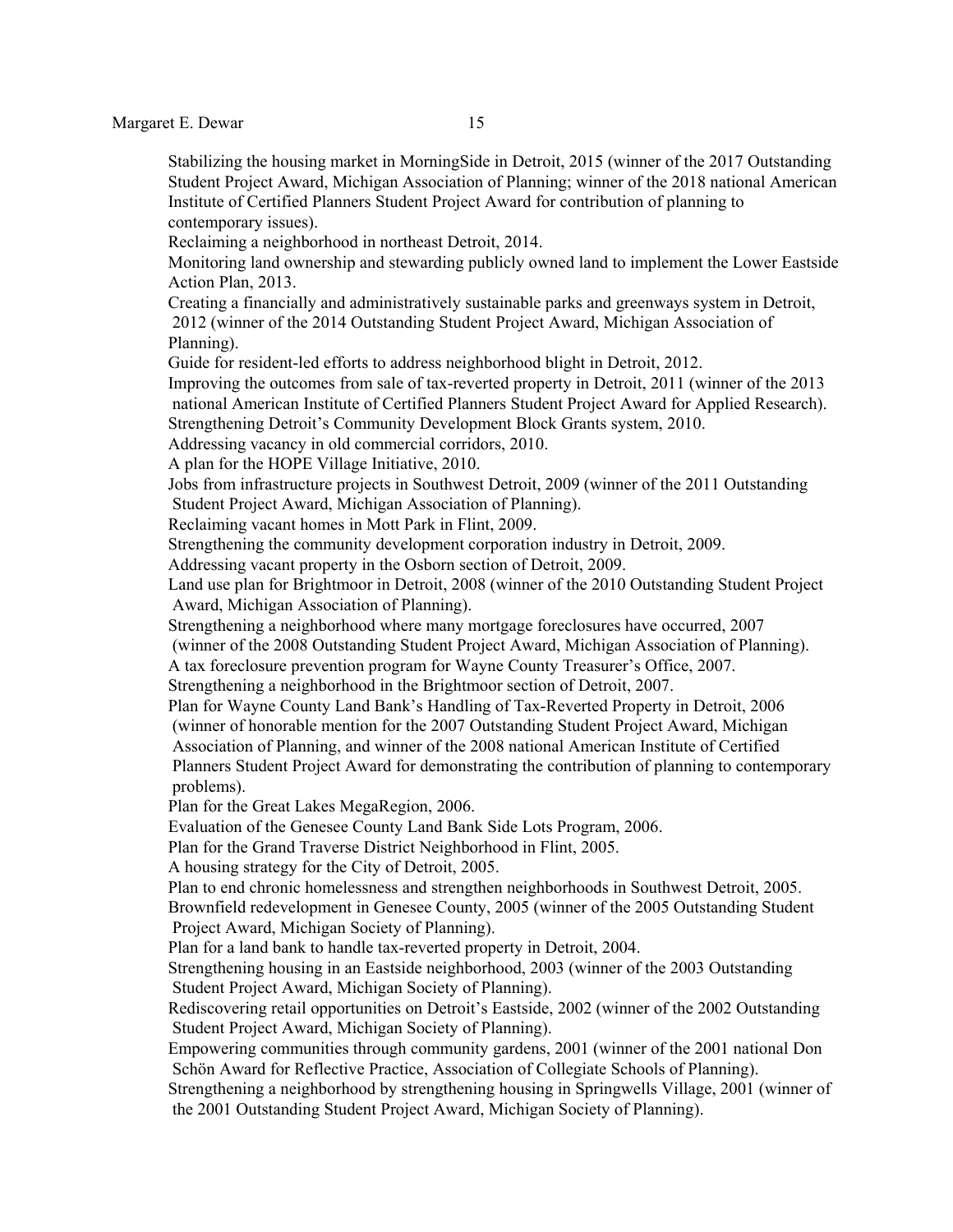MorningSide Housing Improvement Area Plan, 1997 (winner of the 1999 national American Institute of Certified Planners Student Project Award).